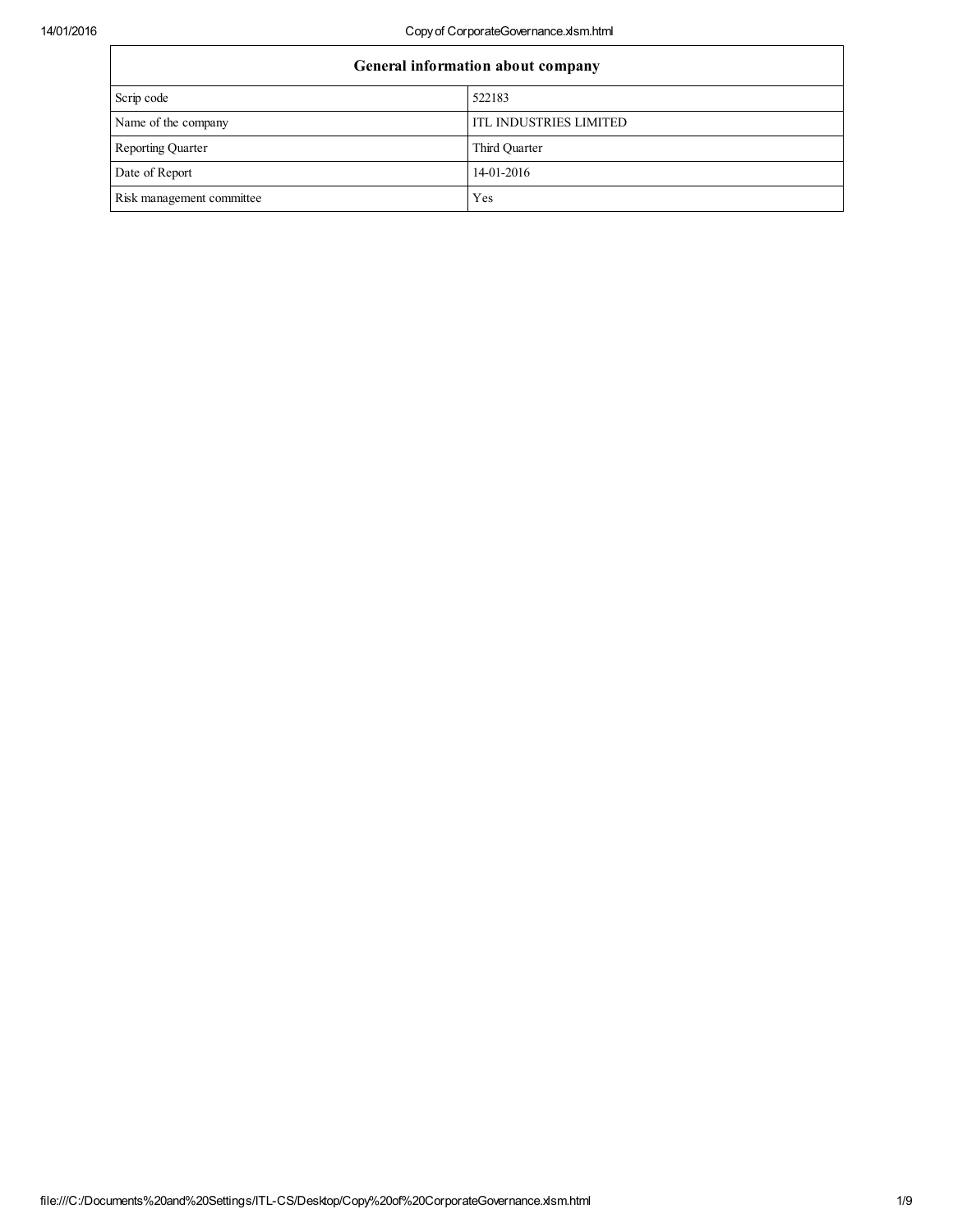|                         | <b>Annexure I</b>    |                                      |                   |          |                                                                                         |                                                                                         |                                                                                         |                                                  |                      |                                                          |                                                                                      |                                                                                                         |                                                                                                                                  |
|-------------------------|----------------------|--------------------------------------|-------------------|----------|-----------------------------------------------------------------------------------------|-----------------------------------------------------------------------------------------|-----------------------------------------------------------------------------------------|--------------------------------------------------|----------------------|----------------------------------------------------------|--------------------------------------------------------------------------------------|---------------------------------------------------------------------------------------------------------|----------------------------------------------------------------------------------------------------------------------------------|
|                         |                      |                                      |                   |          |                                                                                         |                                                                                         | Format to be submitted by listed entity on quarterly basis                              |                                                  |                      |                                                          |                                                                                      |                                                                                                         |                                                                                                                                  |
|                         |                      | I. Composition of Board of Directors |                   |          |                                                                                         |                                                                                         |                                                                                         |                                                  |                      |                                                          |                                                                                      |                                                                                                         |                                                                                                                                  |
| <b>Sr</b>               | Title<br>(Mr)<br>Ms) | Name of the<br>Director              | PAN               | DIN      | Category 1<br>(Chairperson/<br>Executive/Non-<br>Executive/<br>Independent/<br>Nominee) | Category 2<br>(Chairperson/<br>Executive/Non-<br>Executive/<br>Independent/<br>Nominee) | Category 3<br>(Chairperson/<br>Executive/Non-<br>Executive/<br>Independent/<br>Nominee) | Date of<br>appointment<br>in the<br>current term | Date of<br>cessation | Tenure<br>of<br>director<br>(i <sub>n</sub> )<br>months) | No of<br>Directorship<br>in listed<br>entities<br>including<br>this listed<br>entity | Number of<br>memberships<br>in Audit/<br>Stakeholder<br>Committee(s)<br>including this<br>listed entity | No of post of<br>Chairperson in<br>Audit/ Stakeholder<br>Committee held in<br>listed entities<br>including this<br>listed entity |
|                         | Mr                   | Rajendra<br>Singh Jain               | ABFPJ3780J        | 00256515 | Managing<br>Director                                                                    | Non-<br>Independent<br>Director                                                         | Promoter<br>Director                                                                    | 01-02-2013                                       |                      |                                                          |                                                                                      | $\mathbf{0}$                                                                                            | $\boldsymbol{0}$                                                                                                                 |
| $\overline{c}$          | Mr                   | Mahendra<br>Singh Jain               | <b>ABHPJ9591R</b> | 00256047 | Whole Time<br>Director                                                                  | Non-<br>Independent<br>Director                                                         | Promoter<br>Director                                                                    | $01-02-2013$                                     |                      |                                                          |                                                                                      | $\Omega$                                                                                                | $\mathbf{0}$                                                                                                                     |
| $\overline{\mathbf{3}}$ | Mr                   | Manohar<br>Singh Jain                | ABVPJ0836F        | 00256131 | Non - Executive<br>Director                                                             | Non-<br>Independent<br>Director                                                         | Promoter<br>Director                                                                    | 25-01-1989                                       |                      |                                                          |                                                                                      | $\mathbf{0}$                                                                                            | $\mathbf{0}$                                                                                                                     |
| $\overline{4}$          | Mr                   | N<br>Chakraborty                     | AAAPC2628J        | 00443524 | Non - Executive<br>Director                                                             | Independent<br>Director                                                                 |                                                                                         | 27-09-2014                                       |                      | 15                                                       |                                                                                      | $\sqrt{2}$                                                                                              | $\overline{2}$                                                                                                                   |
| 5                       | Mr                   | S K Kapoor                           | AEBPK7093O        | 00443807 | Non - Executive<br>Director                                                             | Independent<br>Director                                                                 |                                                                                         | 27-09-2014                                       |                      | 15                                                       |                                                                                      | $\overline{2}$                                                                                          | $\mathbf{0}$                                                                                                                     |
| 6                       | Mrs                  | Pratima<br>Jain                      | AICPJ6425A        | 06955665 | Non - Executive<br>Director                                                             | Independent<br>Director                                                                 | Woman Director                                                                          | 27-09-2014                                       |                      | 15                                                       |                                                                                      | $\overline{2}$                                                                                          | $\mathbf{0}$                                                                                                                     |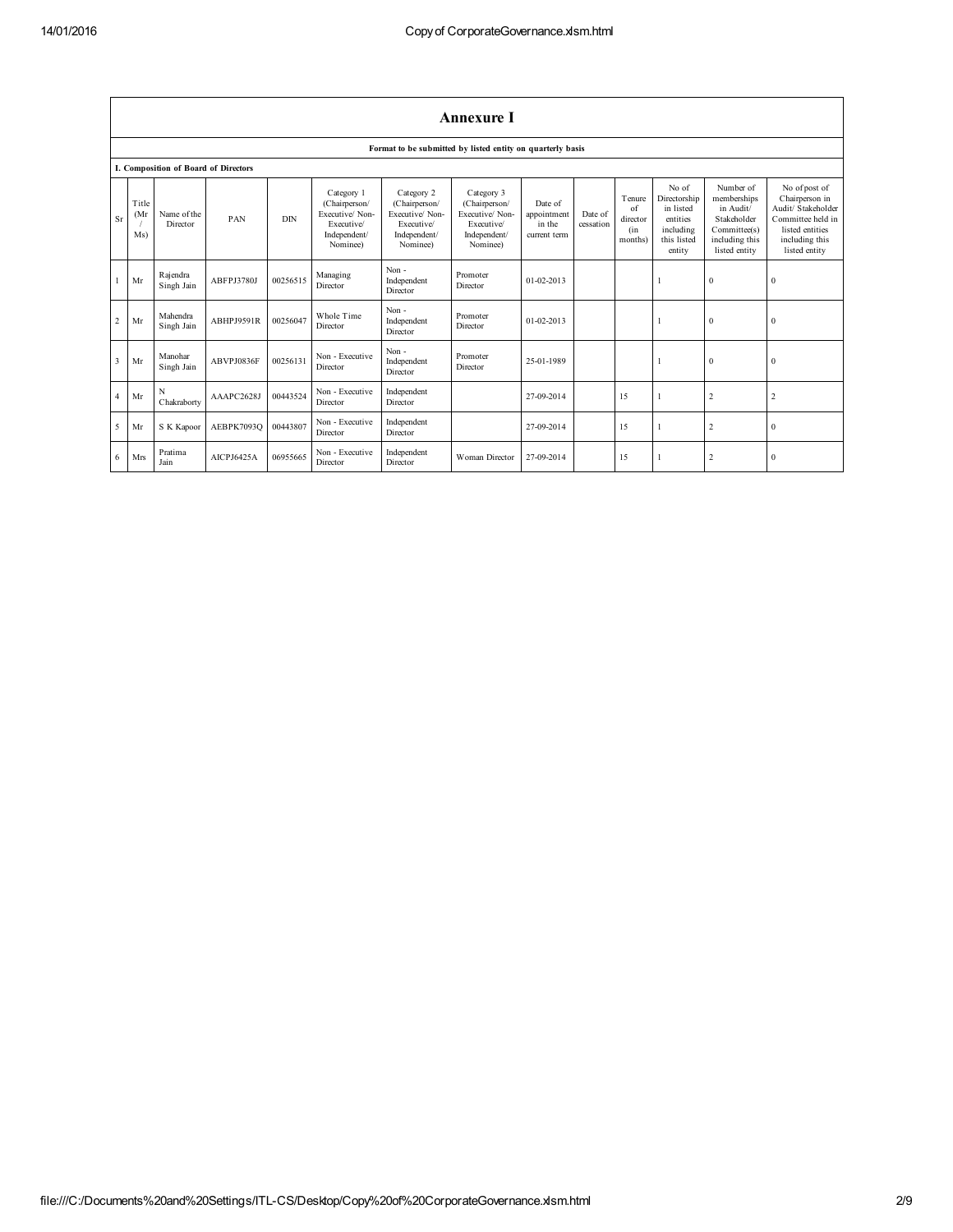|                | Annexure 1                                       |                                 |                                                                              |                                                                              |                                                                              |  |  |  |
|----------------|--------------------------------------------------|---------------------------------|------------------------------------------------------------------------------|------------------------------------------------------------------------------|------------------------------------------------------------------------------|--|--|--|
|                | <b>II. Composition of Committees</b>             |                                 |                                                                              |                                                                              |                                                                              |  |  |  |
| <b>Sr</b>      | Name Of<br>Committee                             | Name of<br>Committee<br>members | Category 1 (Chairperson/<br>Executive/Non-Executive/<br>Independent/Nominee) | Category 2 (Chairperson/<br>Executive/Non-Executive/<br>Independent/Nominee) | Category 3 (Chairperson/<br>Executive/Non-Executive/<br>Independent/Nominee) |  |  |  |
| $\mathbf{1}$   | Audit Committee                                  | Mr. N<br>Chakraborty            | Chairperson                                                                  | Non - Executive Director                                                     | <b>Independent Director</b>                                                  |  |  |  |
| $\overline{c}$ | Audit Committee                                  | Dr. SK<br>Kapoor                | Member                                                                       | Non - Executive Director                                                     | <b>Independent Director</b>                                                  |  |  |  |
| 3              | Audit Committee                                  | Dr. Pratima<br>Jain             | Member                                                                       | Non - Executive Director                                                     | Independent Director                                                         |  |  |  |
| $\overline{4}$ | Nomination and<br>remuneration<br>committee      | Mr. N<br>Chakraborty            | Member                                                                       | Non - Executive Director                                                     | <b>Independent Director</b>                                                  |  |  |  |
| 5              | Nomination and<br>remuneration<br>committee      | Dr. S K<br>Kapoor               | Chairperson                                                                  | Non - Executive Director                                                     | <b>Independent Director</b>                                                  |  |  |  |
| 6              | Nomination and<br>remuneration<br>committee      | Dr. Pratima<br>Jain             | Member                                                                       | Non - Executive Director                                                     | <b>Independent Director</b>                                                  |  |  |  |
| 7              | <b>Stakeholders</b><br>Relationship<br>Committee | Mr. N<br>Chakraborty            | Chairperson                                                                  | Non - Executive Director                                                     | Independent Director                                                         |  |  |  |
| 8              | <b>Stakeholders</b><br>Relationship<br>Committee | Dr. SK<br>Kapoor                | Member                                                                       | Non - Executive Director                                                     | <b>Independent Director</b>                                                  |  |  |  |
| 9              | Stakeholders<br>Relationship<br>Committee        | Dr. Pratima<br>Jain             | Member                                                                       | Non - Executive Director                                                     | <b>Independent Director</b>                                                  |  |  |  |
| 10             | Risk<br>Management<br>Committee                  | Mr.<br>Mahendra<br>Singh Jain   | Chairperson                                                                  | <b>Executive Director</b>                                                    | Non - Independent Director                                                   |  |  |  |
| 11             | Risk<br>Management<br>Committee                  | Mr. N<br>Chakraborty            | Member                                                                       | Non - Executive Director                                                     | <b>Independent Director</b>                                                  |  |  |  |
| 12             | Risk<br>Management<br>Committee                  | Dr. SK<br>Kapoor                | Member                                                                       | Non - Executive Director                                                     | <b>Independent Director</b>                                                  |  |  |  |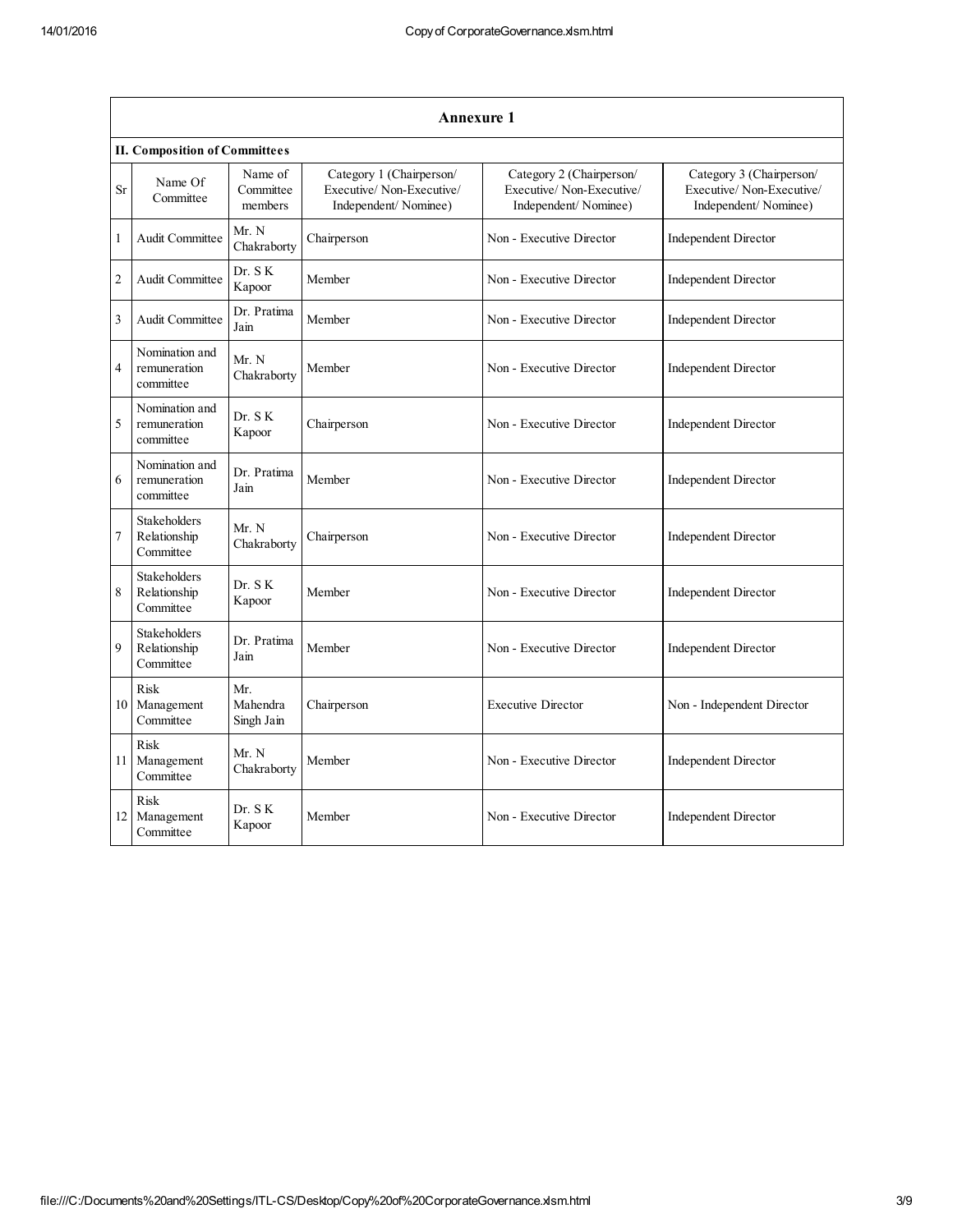|           | Annexure 1                                               |                                                          |                                                                |  |  |  |  |
|-----------|----------------------------------------------------------|----------------------------------------------------------|----------------------------------------------------------------|--|--|--|--|
|           | III. Meeting of Board of Directors                       |                                                          |                                                                |  |  |  |  |
| <b>Sr</b> | $Date(s)$ of meeting (if any) in the<br>previous quarter | $Date(s)$ of meeting (if any) in the<br>relevant quarter | Maximum gap between any two consecutive (in<br>number of days) |  |  |  |  |
|           | 14-08-2015                                               | $09-11-2015$                                             | 86                                                             |  |  |  |  |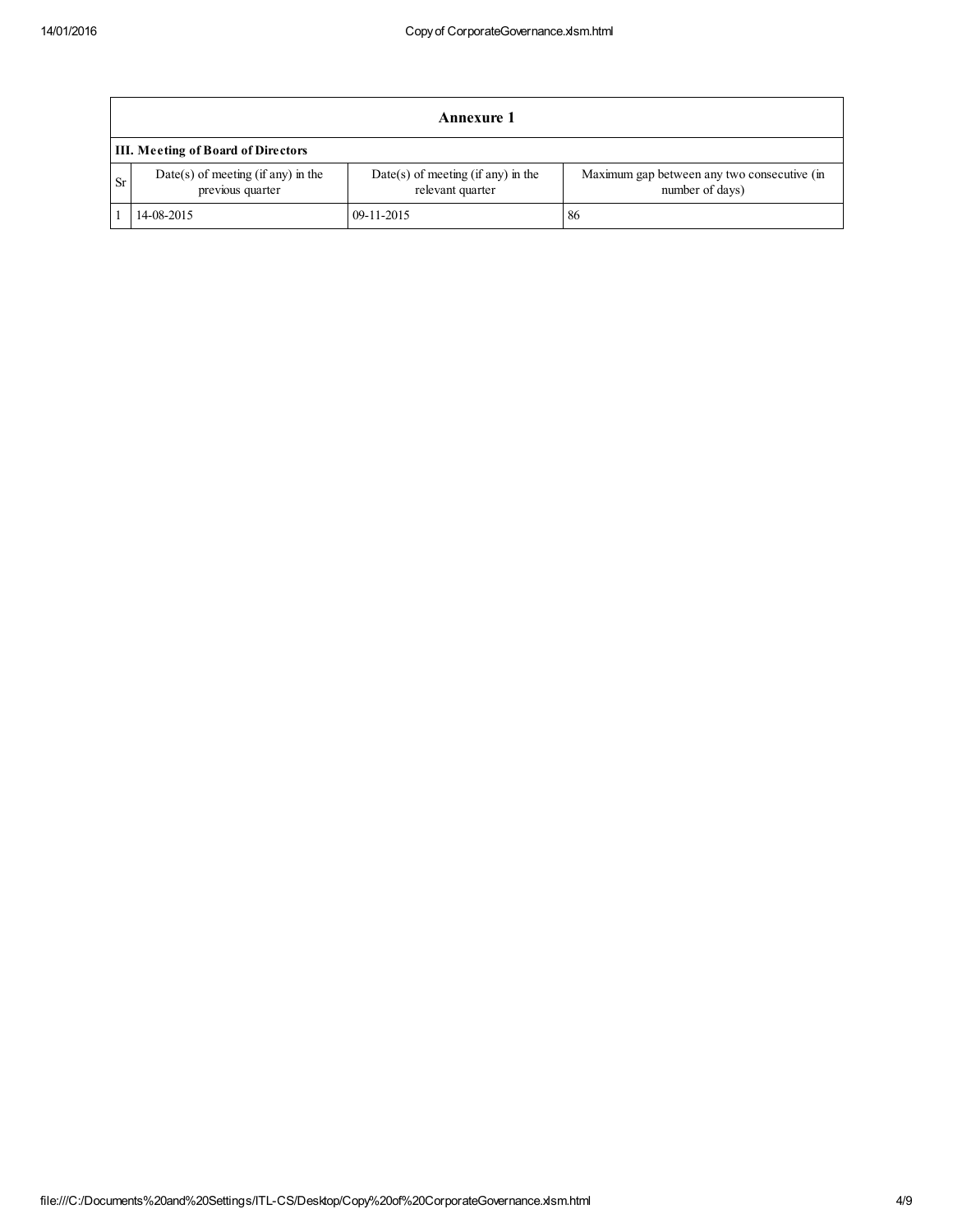|           | <b>Annexure 1</b>    |                                                                     |                                                     |                                           |                                                                     |                                                                            |  |
|-----------|----------------------|---------------------------------------------------------------------|-----------------------------------------------------|-------------------------------------------|---------------------------------------------------------------------|----------------------------------------------------------------------------|--|
|           |                      | <b>IV. Meeting of Committees</b>                                    |                                                     |                                           |                                                                     |                                                                            |  |
| <b>Sr</b> | Name of<br>Committee | $Date(s)$ of meeting of<br>the committee in the<br>relevant quarter | Whether<br>requirement of<br>Ouorum met<br>(Yes/No) | Requirement of<br>Ouorum met<br>(details) | $Date(s)$ of meeting of the<br>committee in the<br>previous quarter | Maximum gap between any two<br>consecutive meetings (in<br>number of days) |  |
|           | Audit<br>Committee   | $09-11-2015$                                                        | Yes                                                 | ALL<br><b>MEMBERS</b><br><b>PRESENT</b>   | 14-08-2015                                                          | 86                                                                         |  |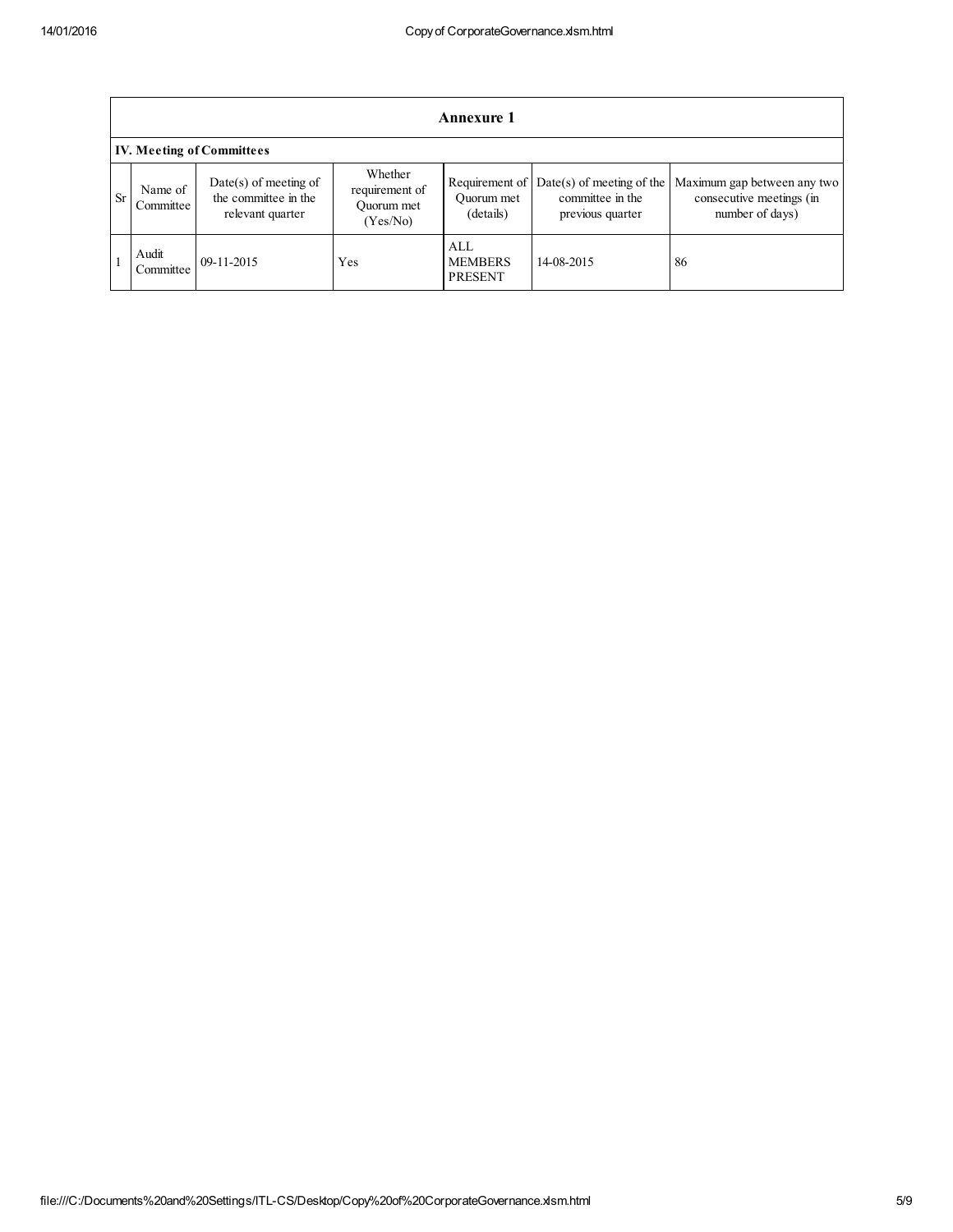|              | Annexure 1                                                                                                |                                  |                                                                    |  |  |  |
|--------------|-----------------------------------------------------------------------------------------------------------|----------------------------------|--------------------------------------------------------------------|--|--|--|
|              | V. Related Party Transactions                                                                             |                                  |                                                                    |  |  |  |
| <b>Sr</b>    | Subject                                                                                                   | Compliance status<br>(Yes/No/NA) | If status is "No" details of non-<br>compliance may be given here. |  |  |  |
|              | Whether prior approval of audit committee obtained                                                        | Yes                              |                                                                    |  |  |  |
| 2            | Whether shareholder approval obtained for material RPT                                                    | NΑ                               |                                                                    |  |  |  |
| $\mathbf{3}$ | Whether details of RPT entered into pursuant to omnibus approval have<br>been reviewed by Audit Committee | Yes                              |                                                                    |  |  |  |
|              | Any other information to be provided                                                                      |                                  |                                                                    |  |  |  |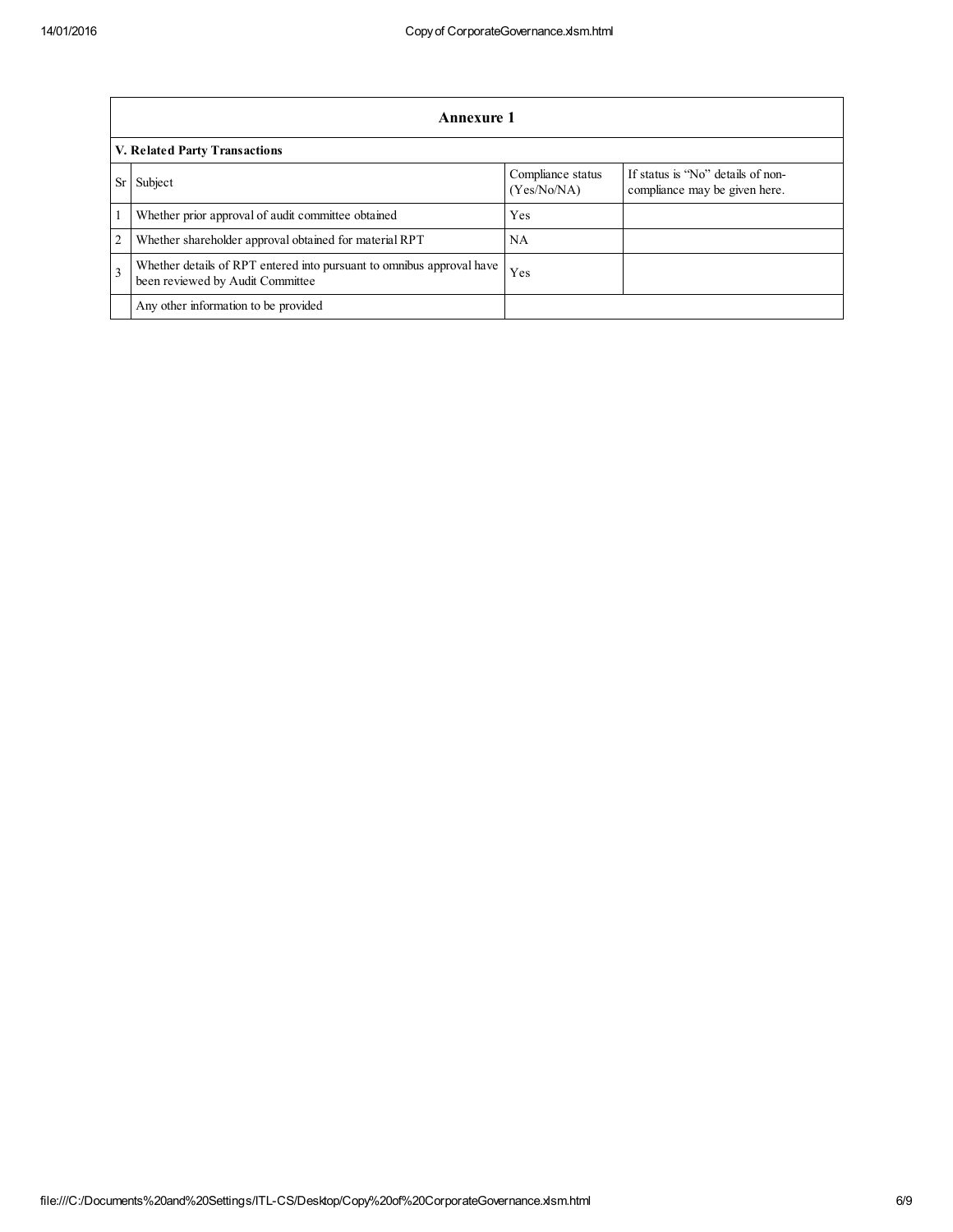|                         | <b>Annexure 1</b>                                                                                                                                                                                               |                               |  |  |  |  |
|-------------------------|-----------------------------------------------------------------------------------------------------------------------------------------------------------------------------------------------------------------|-------------------------------|--|--|--|--|
|                         | <b>VI. Affirmations</b>                                                                                                                                                                                         |                               |  |  |  |  |
| Sr                      | Subject                                                                                                                                                                                                         | Compliance<br>status (Yes/No) |  |  |  |  |
|                         | The composition of Board of Directors is in terms of SEBI (Listing obligations and disclosure requirements) Regulations,<br>2015                                                                                | Yes                           |  |  |  |  |
| $\overline{2}$          | The composition of the following committees is in terms of SEBI(Listing obligations and disclosure requirements)<br>Regulations, 2015 a. Audit Committee                                                        | Yes                           |  |  |  |  |
| $\overline{\mathbf{3}}$ | The composition of the following committees is in terms of SEBI(Listing obligations and disclosure requirements)<br>Regulations, 2015. b. Nomination & remuneration committee                                   | Yes                           |  |  |  |  |
| $\overline{4}$          | The composition of the following committees is in terms of SEBI(Listing obligations and disclosure requirements)<br>Regulations, 2015. c. Stakeholders relationship committee                                   | Yes                           |  |  |  |  |
| 5                       | The composition of the following committees is in terms of SEBI(Listing obligations and disclosure requirements)<br>Regulations, 2015. d. Risk management committee (applicable to the top 100 listed entities) | Yes                           |  |  |  |  |
| 6                       | The committee members have been made aware of their powers, role and responsibilities as specified in SEBI (Listing<br>obligations and disclosure requirements) Regulations, 2015.                              | Yes                           |  |  |  |  |
| $\overline{7}$          | The meetings of the board of directors and the above committees have been conducted in the manner as specified in<br>SEBI (Listing obligations and disclosure requirements) Regulations, 2015.                  | Yes                           |  |  |  |  |
|                         |                                                                                                                                                                                                                 |                               |  |  |  |  |